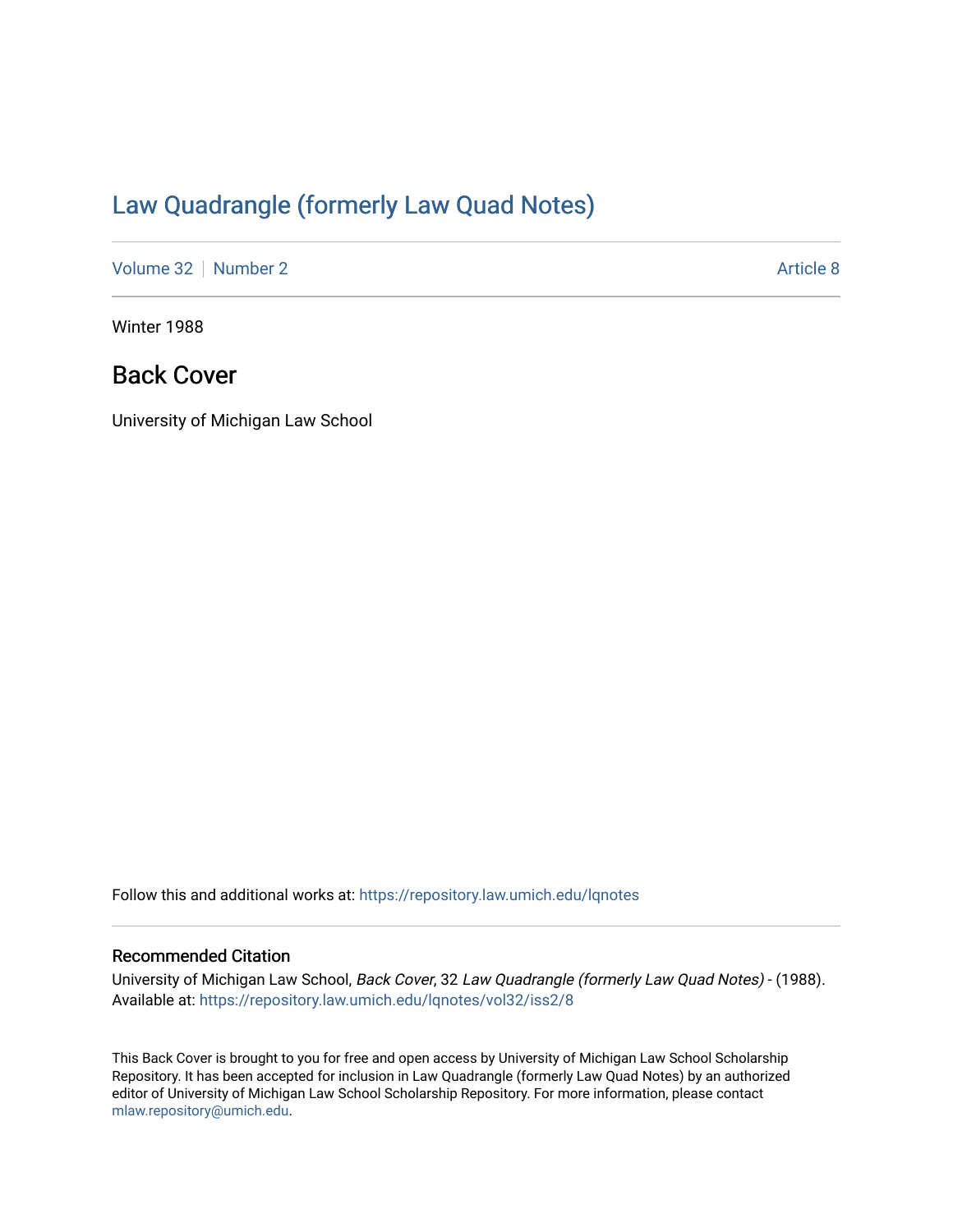The Regents of the University<br>Deane Baker, Ann Arbor: Paul W. Brown, Petoskey; Neal D. Nielsen, Brighton,<br>Philip H. Power, Ann Arbor: Thomas A. Roach, Detroit. Veronica L. Smith,<br>Grosse Ile: Nellie M. Varner, Southield: Ia